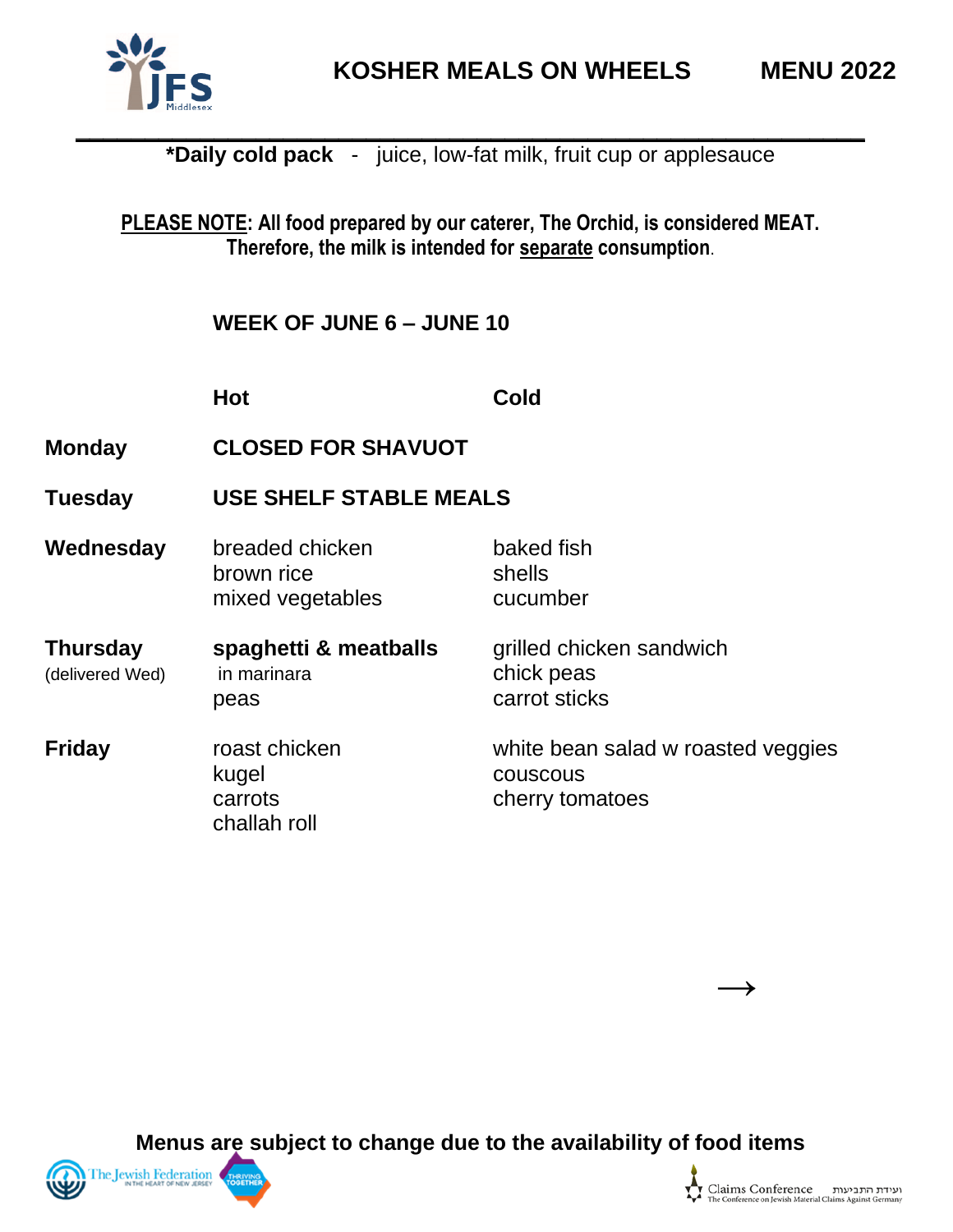

#### **PLEASE NOTE: All food prepared by our caterer, The Orchid, is considered MEAT. Therefore, the milk is intended for separate consumption**.

## **WEEK OF JUNE 13 – JUNE 17**

|                            | <b>Hot</b>                                               | Cold                                           |
|----------------------------|----------------------------------------------------------|------------------------------------------------|
| <b>Monday</b>              | turkey meatloaf<br>sweet potato<br>mixed vegetables      | grilled vegetable wrap<br>shells<br>cucumbers  |
| Tuesday<br>(delivered Mon) | pareve eggplant parm<br>penne<br>peas                    | fish taco<br>potato salad<br>carrot sticks     |
| Wednesday                  | chicken stir fry<br>lo mein<br>snow peas                 | turkey sandwich<br>macaroni salad<br>cole slaw |
| <b>Thursday</b>            | meat lasagna<br><b>COUSCOUS</b><br>green beans           | chicken salad<br>chick peas<br>cherry tomatoes |
| <b>Friday</b>              | roast chicken<br>stuffing<br>green beans<br>challah roll | gefilte fish<br>pasta<br>beets                 |

**Menus are subject to change due to the availability of food items**



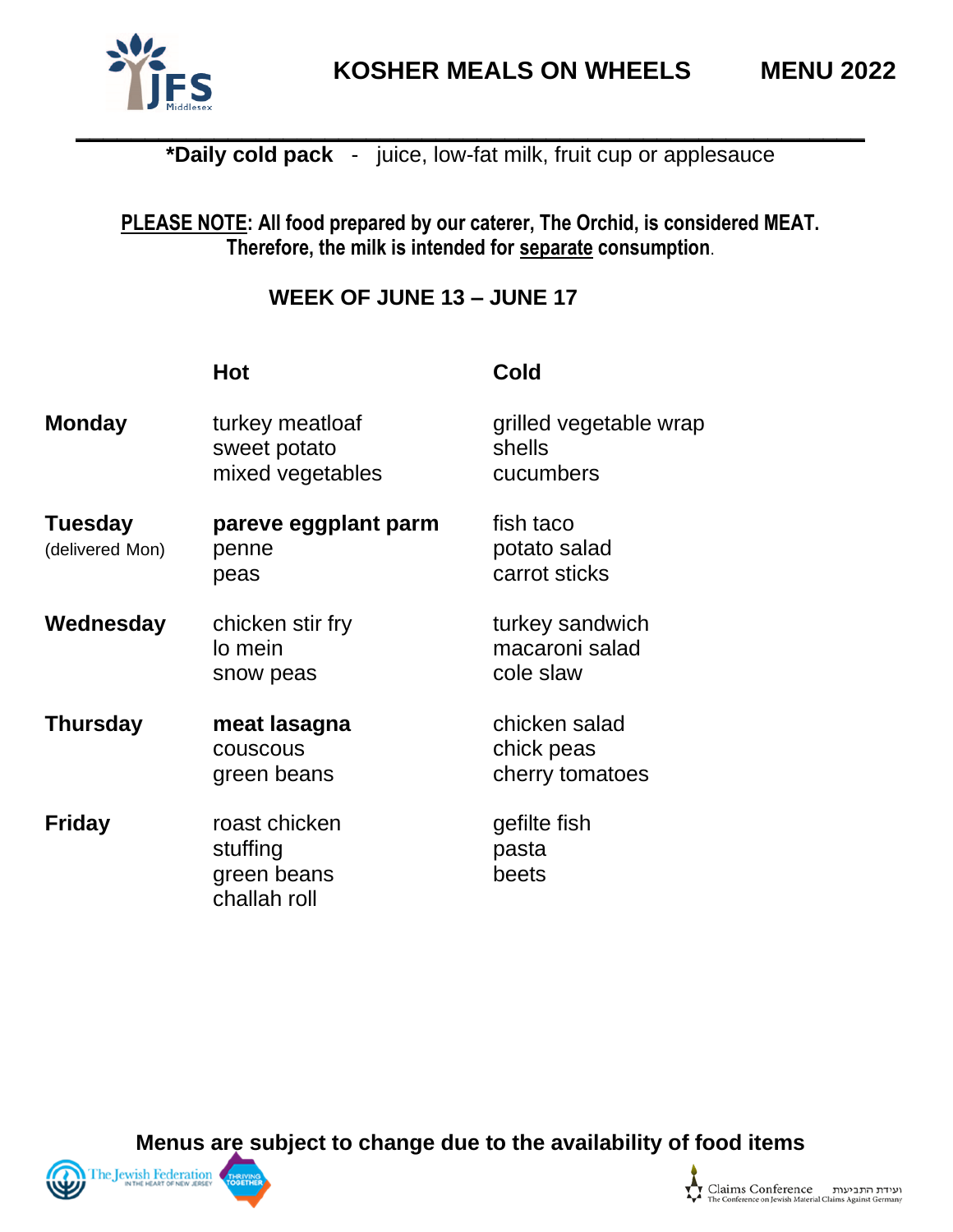

## **PLEASE NOTE: All food prepared by our caterer, The Orchid, is considered MEAT. Therefore, the milk is intended for separate consumption**.

# **WEEK OF JUNE 20 – JUNE 24**

|                                    | <b>Hot</b>                                        | Cold                                                     |
|------------------------------------|---------------------------------------------------|----------------------------------------------------------|
| <b>Monday</b>                      | beef burger<br>mashed potato<br>snow peas         | tuna salad<br>potato salad<br>carrot sticks              |
| <b>Tuesday</b><br>(delivered Mon)  | turkey breast<br>sweet potato<br>mixed vegetables | grilled chicken Caesar salad<br><b>Orzo</b><br>cucumbers |
| Wednesday                          | grilled chicken<br>brown rice<br>carrots          | turkey sandwich<br>macaroni salad<br>cole slaw           |
| <b>Thursday</b><br>(delivered Wed) | breaded fish<br>brown rice<br>peas & carrots      | turkey sandwich<br>chick peas<br>beets                   |
| <b>Friday</b>                      | roast chicken<br>kugel<br>carrots<br>challah roll | chopped liver<br>bowties w kasha<br>cherry tomatoes      |

**Menus are subject to change due to the availability of food items**



**→**